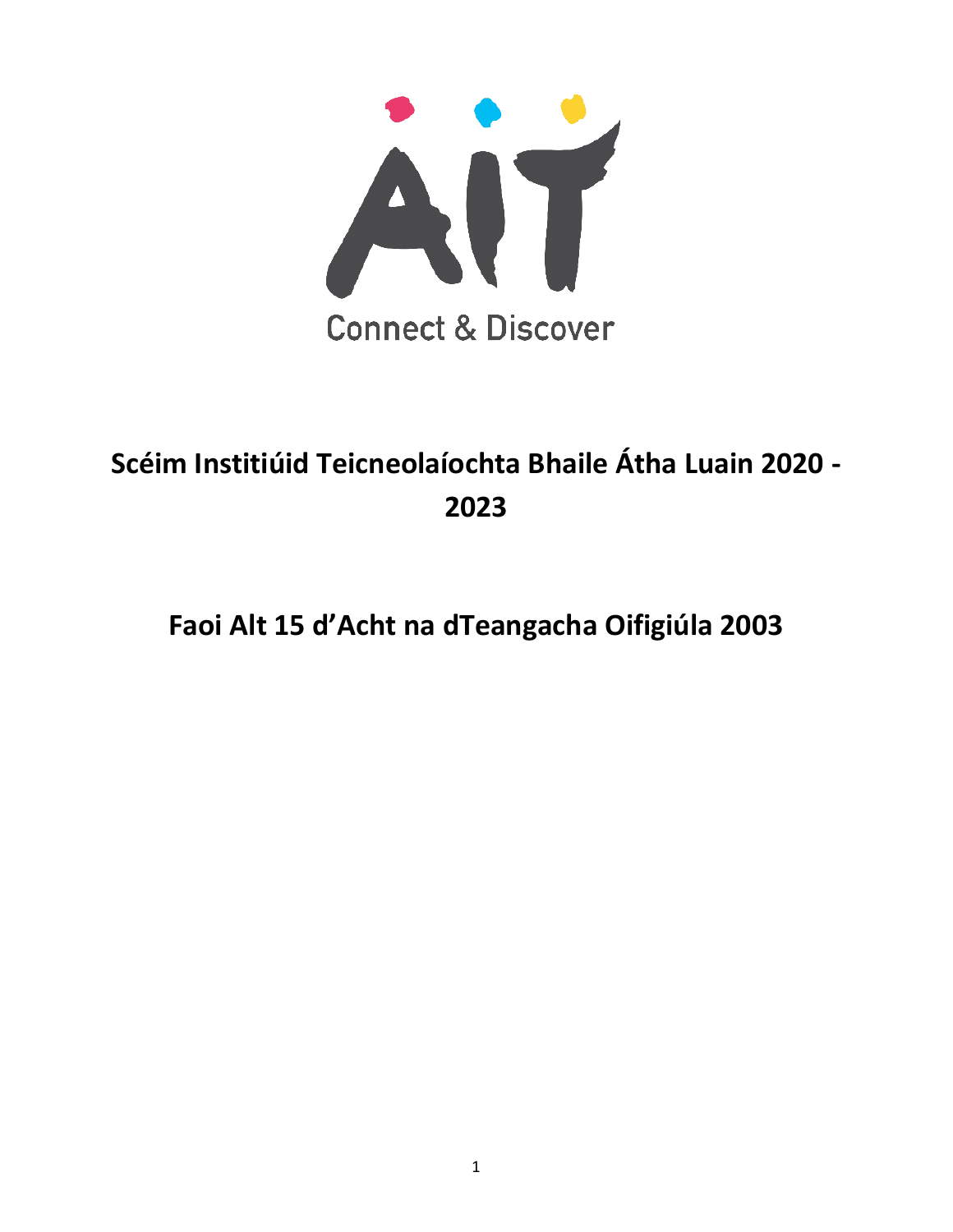#### **Clár Ábhair**

**Leathanach**

#### **Caibidil 1 Réamhrá agus Cúlra 4**

- 1.1 Treoirlínte um Ullmhú Scéime
- 1.2 Ábhar an Scéim Teanga
- 1.3 Dáta Thosach Feidhme na Scéime
- 1.4 Forbhreathnú ar AIT
	- 1.4.1 Ráiteas Físe
	- 1.4.2 An Institiúid
	- 1.4.3 Custaiméirí agus Cliaint
	- 1.4.4 Réimsí Feidhmiúcháin
	- 1.4.5 Measúnú ar a Mhéad is atá seirbhísí ar fáil trí Ghaeilge cheana féin

#### **CAIBDIL 2 Achoimre ar Sheirbhísí/Ghníomhaíochtaí ag Rannóga 10**

- 2.1 Réamhrá
- 2.2 Oifig an Chláraitheora
	- 2.2.1 An Leabharlann
	- 2.2.2 Riarachán Acadúil agus Gnóthaí Mac Léinn
	- 2.2.3 Teicneolaíocht na Faisnéise
	- 2.2.4 An tIonad Acmhainní Mac Léinn
	- 2.2.5 An tAonad Foghlama agus Teagaisc
	- 2.2.6 An Roinn Spóirt
- 2.3 An Oifig Airgeadais/AD
- 2.4 Scoileanna
- 2.5 An Oifig Taighde, Nuála agus Fiontraíochta
- 2.6 An Oifig Cumarsáide agus Mhargaíochta

2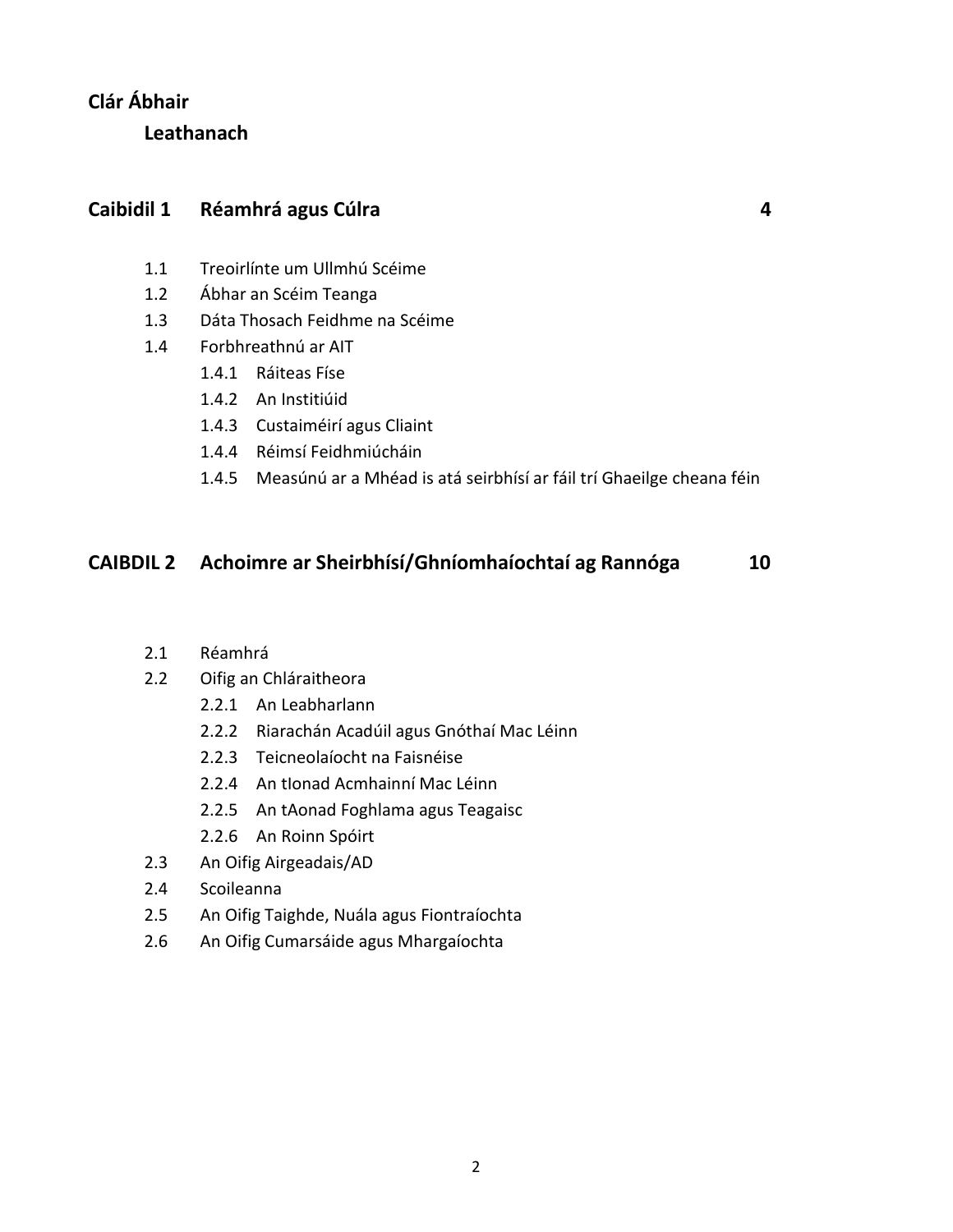#### **CAIBIDIL 3 Feabhsú Seirbhísí atá le cur ar fáil go Dátheangach 14**

- 3.0 Réamhrá
- 3.1 Bealaí Cumarsáide leis an bPobal
	- 3.1.1 Réamheolaire
	- 3.1.2 Foilseacháin Ilghnéitheacha
	- 3.1.3 Láithreán gréasáin
	- 3.1.4 Ríomhphost
	- 3.1.5 Comhfhreagras Ginearálta
	- 3.1.6 Fógraí Béil
	- 3.1.7 Oibriú an Deasc Fáiltithe
	- 3.1.8 Preaseisiúintí
- 3.2 Seirbhísí Tacaíochta
- 3.3 Earcaíocht
- 3.4 Oiliúint agus Forbairt

#### **CAIBIDIL 4 Monatóireacht agus Athbhreithniú 17**

**CAIBIDIL 5 An Scéim Chomhaontaithe a Fhógairt go Poiblí 18**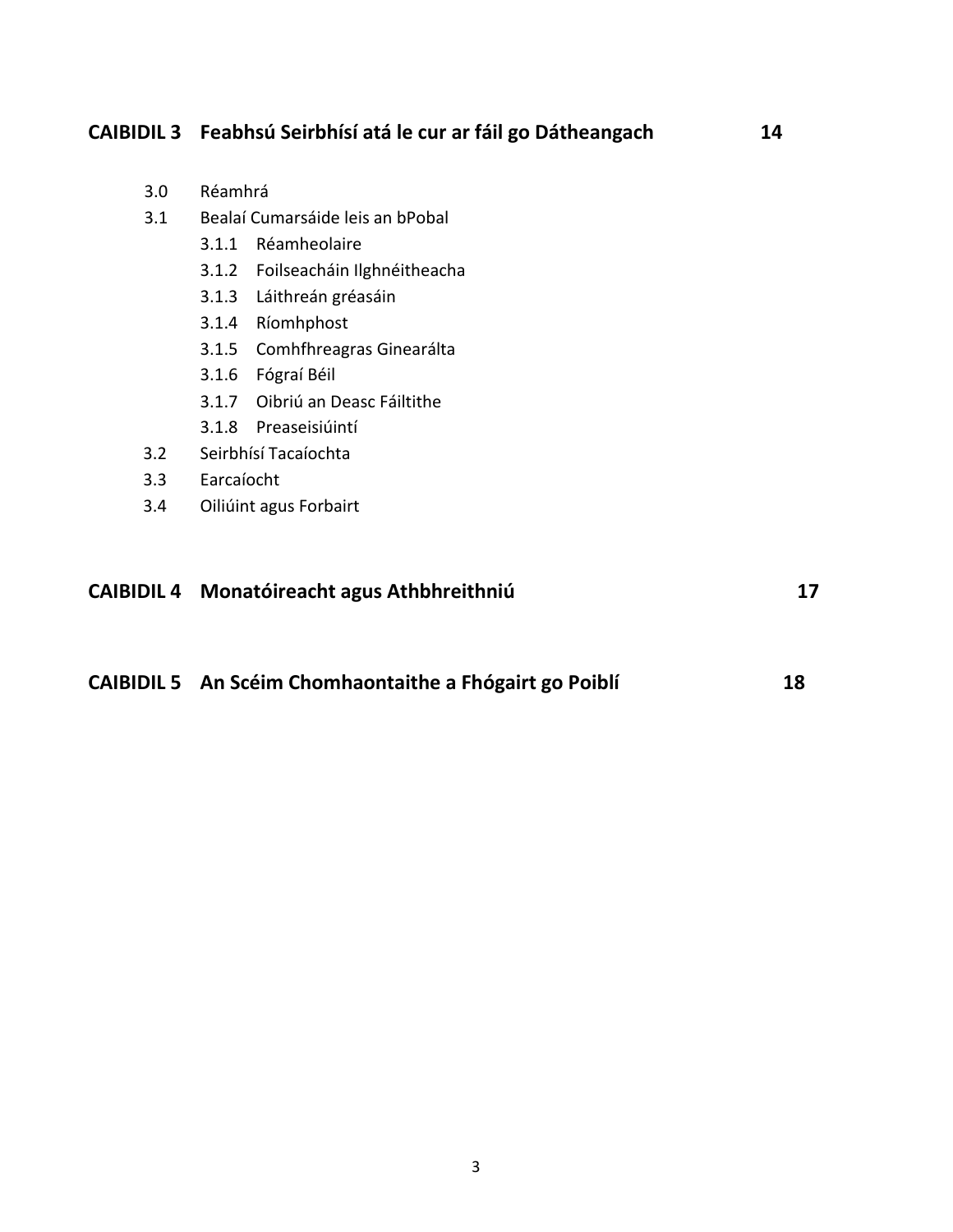# **RÉAMHRÁ AGUS CÚLRA**

D'ullmhaigh AIT an scéim seo faoi Alt 15 d'Acht na dTeangacha Oifigiúla 2003 (ar a dtabharfar an tAcht ina dhiaidh seo). In Alt 11 déantar foráil d'ullmhú scéime reachtúla ag comhlachtaí poiblí ina dtugtar sonraí faoi na seirbhísí a chuirfidh siad ar fáil:

- Trí mheán na Gaeilge;
- Trí mheán an Bhéarla, agus
- Trí mheán na Gaeilge agus an Bhéarla, agus

na bearta atá le glacadh le déanamh cinnte maidir le haon seirbhís nach bhfuil á cur ar fáil ag an gcomhlacht trí mheán na Gaeilge go gcuirfear ar fáil í laistigh d'amfhráma comhaontaithe.

#### **1.1 Treoirlínte um Ullmhú Scéime**

Ceapadh an scéim seo i gcomhréir leis na treoirlínte a d'fhoilsigh an tAire Turasóireachta, Cultúir, Ealaíon, Gaeltachta, Spóirt agus Meán agus tar éis comhchomhairle le baill foirne, mic léinn agus páirtithe leasmhara ionadaíocha. Tá an Institiúid buíoch as an am agus an iarracht a chaith gach duine a ghlac páirt sa phróiseas seo.

#### **1.2 Ábhar an Scéim Teanga**

Is trí mheán an Bhéarla faoi láthair a chuireann AIT seirbhísí ar fáil. Níl ach líon beag foirne ag an Institiúid atá cumasach i labhairt na Gaeilge agus is lú fós an líon ball foirne atá cumasach i scríobh na Gaeilge. Is iad tosaíochtaí na scéime ná:

- An leibhéal éilimh ar sheirbhísí sa Ghaeilge a mheas agus monatóireacht a dhéanamh air
- Feasacht a mhúscailt i measc ball foirne maidir le hábhar agus cuspóir na scéime
- Oiliúint a chur ar fáil do bhaill foirne chun go mbeidís cumasach sa Ghaeilge
- Cloí le rialacháin an Achta
- Déanamh cinnte go gcuirtear an Scéim i bhfeidhm go héifeachtach agus go gcomhlíontar na gealltanais a thugtar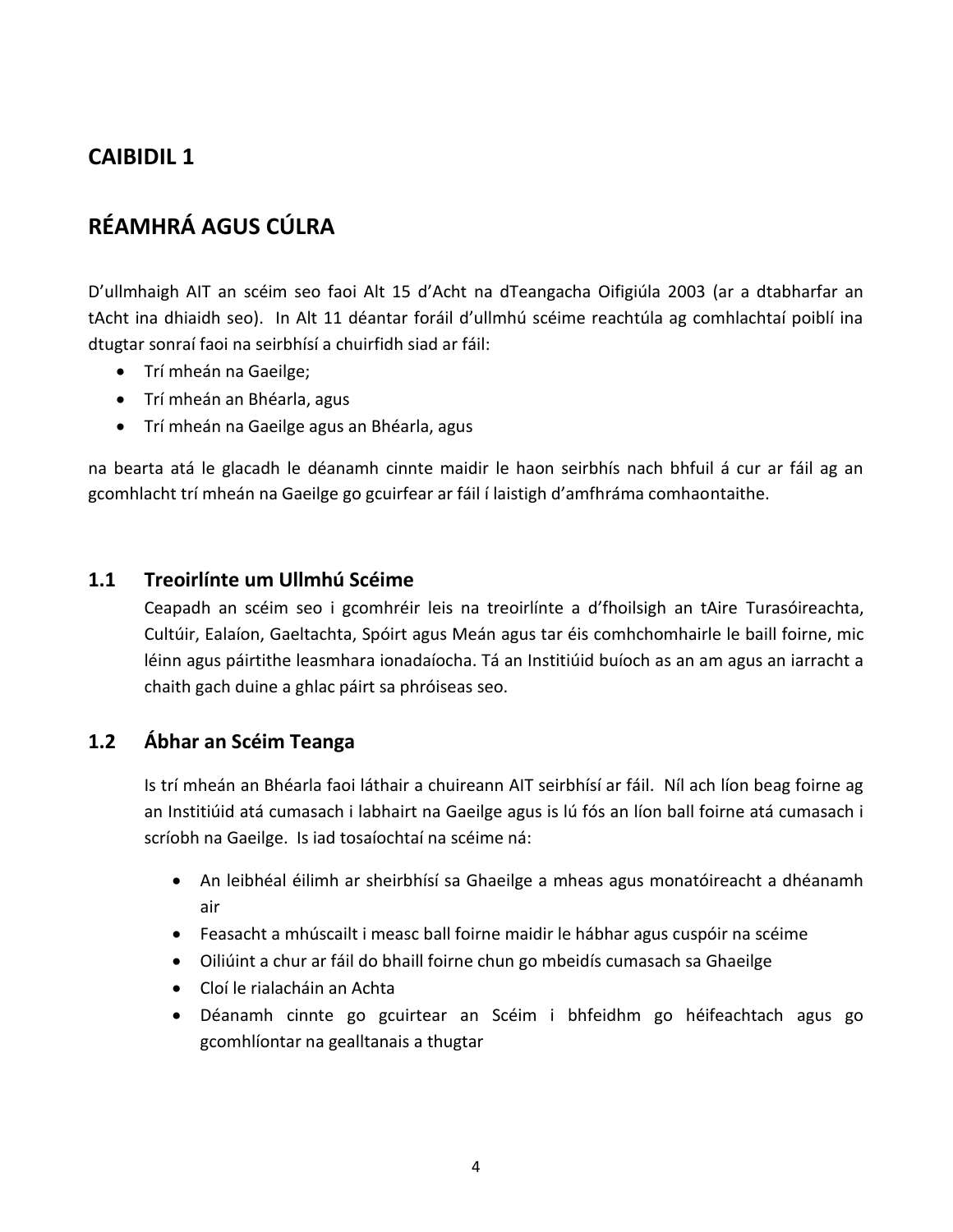#### **1.3 Dáta Thosach Feidhme na Scéime**

Dheimhnigh an t-Aire Turasóireachta, Cultúir, Ealaíon, Gaeltachta, Spóirt agus Meán an scéim seo le tosú le héifeacht ó 21 Nollaig 2020. Beidh an scéim i bhfeidhm ar feadh trí bliana ón dáta sin nó go mbeidh scéim nua dearbhaithe ag an Aire faoi bhun Alt 15 den Acht, cibé acu is déanaí.

#### **1.4 Forbhreathnú ar AIT**

#### **1.4.1 Ráiteas Físe**

Is í fís Institiúid Teicneolaíochta Bhaile Átha Luain ná bheith ina hollscoil theicneolaíoch chomhaimseartha agus rannpháirteach a mbeidh taithí den chéad scoth don fhoghlaimeoir, béim idirnáisiúnta agus taighde feidhmeach le tionchar mar shaintréithe aici. "Trí chláir oideachais, oiliúna agus taighde feidhmigh a chur ar fáil atá dírithe ar mhic léinn agus shlite beatha dár gcohórt éagsúil foghlaimeoirí agus é sin a dhéanamh i dtimpeallacht ghairmiúil agus thacúil, tá sé mar chuspóir againn bheith i gceannas ar fhás sóisialta agus eacnamaíoch leantach an Lár Tíre chun tairbhe na bpobal a mbímid ag freastal orthu agus táimid tiomnaithe go hiomlán go dianphlé a mbíonn tionchar aige, le gnóthais agus fiontair réigiúnacha agus lenár gcuid pobal.

#### **1.4.2 An Institiúid**

Bunaíodh ár n-Institiúid i 1970 mar Choláiste Réigiúnach Teicniúil (CRT) Bhaile Átha Luain i lár athchóiriú oideachais agus é mar aidhm cúrsaí ar leibhéal teicneora a chur ar fáil ar leibhéal teastais agus dioplóma. Sháraíomar na teorainneacha a bhain le sannadh an CRT, rud a spreag athrú ar an ainm agus aistriú ar mheon an phobail i dtreo luach an oideachais fheidhmigh atá dírithe ar thionscal. Rinneadh institiúid neamhspleách dúinn i 1993 agus níos deireanaí i 1998, athshannadh go hoifigiúil muid mar Institiúid Teicneolaíochta Bhaile Átha Luain. I 2004, bhronn Comhairle na nDámhachtainí Oideachais agus Oiliúna údarás tarmligthe orainn chun ár gcuid dámhachtainí bunchéime féin agus iad creidiúnaithe ag HETAC, a bhronnadh. Tréimhse chinniúnach ab í sin inár bhforbairt mar institiúid ardfhoghlama agus léirigh sé ár bhfás, ár bhforbairt agus ár n-uaillmhian leanúnach. I 1970, bhí ár gcohórt mac léinn déanta suas de 40 mac léinn, faoi 2000; bhí sé sin imithe i méid go nach mór 4,200. Faoi 2018, bhí níos mó ná 6,000 mac léinn cláraithe.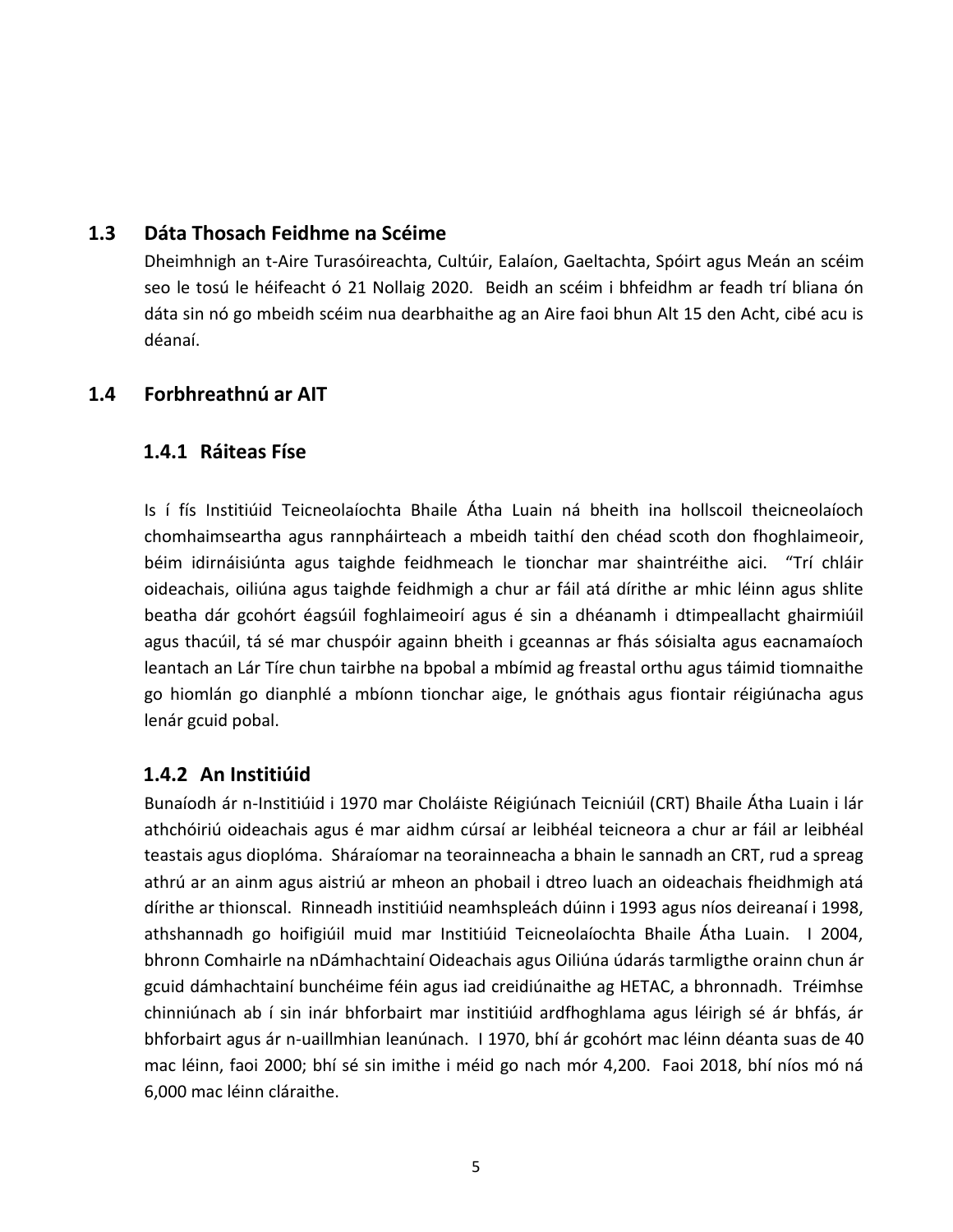Ó seoladh Straitéis na hÁise i 2000, tá Institiúid Teicneolaíochta Bhaile Átha Luain, tiomnaithe chun sreabhadh déthaobhach mac léinn agus foirne a éascú idir í féin agus a cuid institiúidí comhpháirtí idirnáisiúnta iomaí chun críocha saibhriú acadúil agus cultúrtha. Baintear é sin amach trí dheiseanna um staidéar agus shocrúcháin thar lear a chur chun cinn, chomh maith le cláir mhalairte idirnáisiúnta, chun aird a tharraingt ar thairbhí an staidéir agus na hoibre thar lear.

Le níos mó ná 185 mac léinn, is í an tSín, gan amhras, an margadh neamh-AE is mó atá ag an institiúid. D'fhorbair Institiúid Teicneolaíochta Bhaile Átha Luain roinnt comhpháirtíochtaí tábhachtacha le hollscoileanna na Síne chun díriú ar réimsí lárnacha fáis, lena n-áirítear innealtóireacht mheicniúil, cuntasaíocht, dearadh, eolaíocht cógaisíochta. Léirítear méadú agus rath ár n-institiúide inár gcampas domhandaithe, ar a bhfuil mic léinn as 66 thír ar fud a domhain lonnaithe, agus ina measc 2,000 mac léinn Síneacha a bhíonn i mbun staidéir sa tSín ar chomhchláir arna bhfaomhadh ag Aireacht Oideachais na Síne.

Chun freastal ar an méadú tapa ar líon na mac léinn, d'athchóirigh agus nuachóirigh muid ár gcampas tosaigh ó 1970, chun foirgnimh nua a chur ar fáil do Spórt agus Áineas (1991), Staidéar Fáilteachais (2003), Altranas agus Cúram Sláinte (2005) agus níos deireanaí ar Mol Taighde (2010) agus Airéine Idirnáisiúnta den chéad scoth a osclaíodh i 2013 agus é molta go hard agus ina bhfuil an chéad raon lúthchleasaíochta faoi dhíon de chaighdeán idirnáisiúnta sa tír.

Is é an foirgneamh is deireanaí ná ár bhfoirgneamh úrnua do STEM, a chruthóidh spás do 1000 mac léinn agus 70 ball foirne. Meastar go dtosófar ag tógáil na háise seo go luath agus cuirfidh sí ar ár gcumas freastal ar an éileamh méadaithe ar chláir STEM mar chógaisíocht, bithchógaisíocht agus micribhitheolaíocht. Tacóidh na forbairtí sin go léir lenár mian, mar atá stádas ollscoile teicneolaíche a bhaint amach.

Tá cruthaitheoirí eolais, nuálaithe agus ceannairí lonnaithe in Institiúid Teicneolaíochta Bhaile Átha Luain. Is eiseamláir taighde chomhoibrithigh agus trasghearrtha í agus tá sí ina comhpháirtí is rogha don tionscal, rud atá ríthábhachtach chun geilleagar eolais na hÉireann a chur chun cinn. Táimid geallta chun ár gcuid gníomhaíochtaí i réimse an taighde fheidhmigh den chéad scoth agus na forbartha a fhorbairt níos mó agus leanúint orainn ag spreagadh an athraithe.

Is í an fhís atá ag AIT ná cur isteach ar bhealach dearfach ar bhealaí maireachtála, foghlama agus oibre amach anseo agus comhpháirtíochtaí nua a fhorbairt a neartaíonn nuáil agus a chruthaíonn deiseanna nua agus spreagúla dár gcuid pobal. Tá sé mar chuspóir againn bheith inár n-ollscoil theicneolaíoch chomhaimseartha, bheoga a mbíonn tionchar aici; institiúid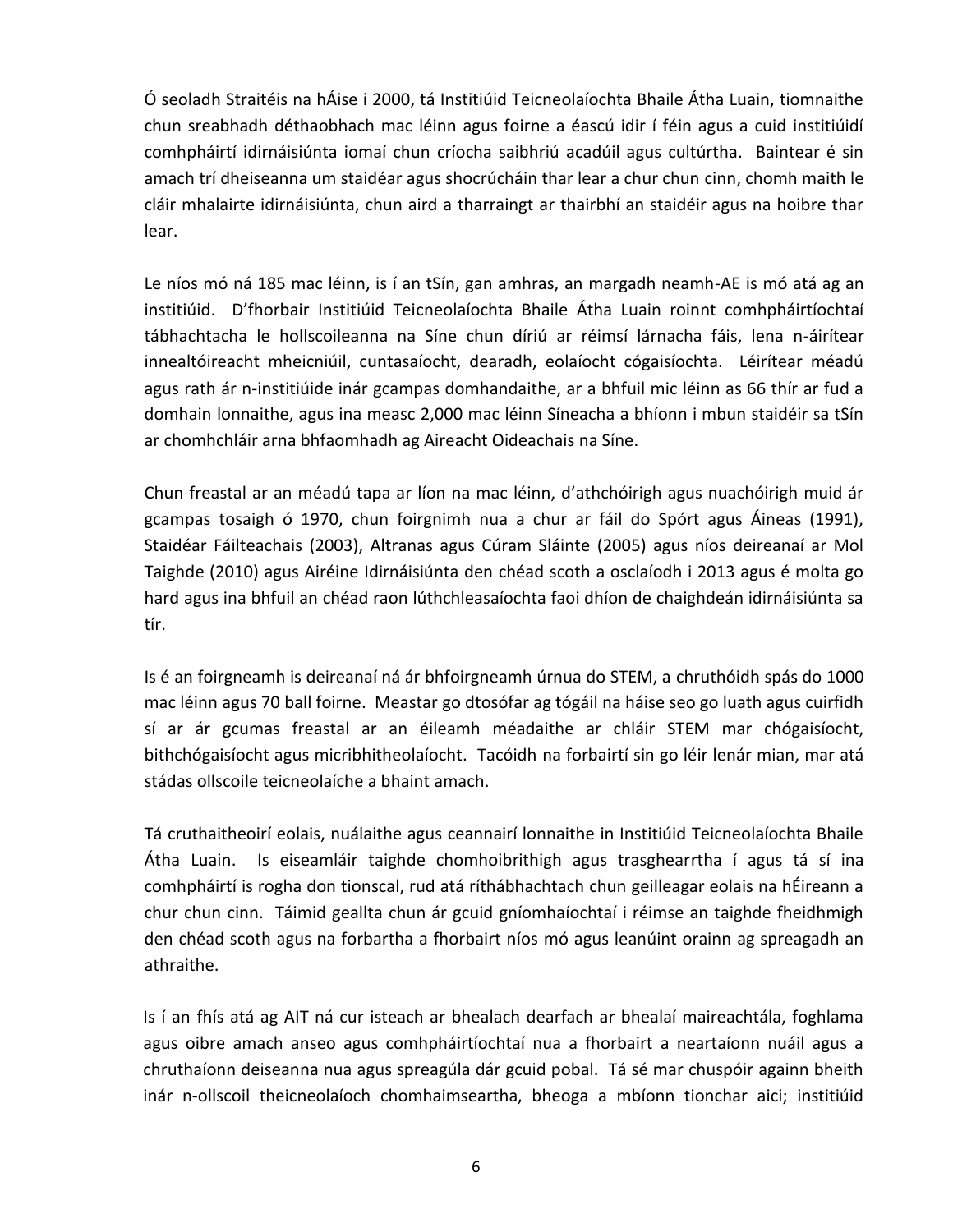ardoideachais a léiríonn éilimh oideachais agus riachtanais eacnamaíocha Réigiún an Lár Tíre agus an phobail a mbímid ag freastal air.

Dúshlán atá romhainn ná todhchaí a cheapadh ina ndéantar teicneolaíochtaí agus tuiscintí eolaíochta nua a fhorbairt agus a úsáid agus ina gcuirtear fáilte rompu ar bhealach a fheabhsaíonn an bealach a mhaireann, a fhoghlaimíonn agus a oibríonn muid. Agus é sin á dhéanamh, coinneoimid orainn ag forbairt mar cheannródaí sa chruthú agus sa mhalairt eolais fheidhmigh; agus muid in ann todhchaí nár réadaíodh fós a cheapadh, a dhearadh, a chur i bhfeidhm agus a oibriú.

Mar thaca don fhís seo, cabhróidh bunú comhpháirtíochtaí straitéiseacha Eorpacha agus domhanda, leis an lucht acadúil agus an lucht tionscail, lenár dtaighde chomhoibritheach, thrasghearrtha a fhorbairt agus a chothú agus feabhsóidh sé níos mó ár gcumas rannpháirtíocht shibhialta, shóisialta agus chultúrtha a fheabhsú agus ag an am céanna rochtain agus bealaí nua agus riachtanacha a sholáthar do gach foghlaimeoir.

Táimid uaillmhianach maidir leis an rún atá againn deiseanna a thabhairt d'fhoghlaimeoirí nach mbíodh ar fáil sa réigiún roimhe sin trí hoideachas a sholáthar a fhágann lorg láidir agus lena sainítear inniúlachtaí idirdhisciplíneacha nua agus lena dtugtar rochtain ar dheiseanna gan teorainn ar phobal foghlaimeoirí. Mar chatalaíoch um spreagadh sóisialta dearfach is í an fhís atá againn ná na deiseanna sin a shíneadh go foghlaimeoirí neamhthraidisiúnta, gairmiúla agus domhanda trí mhodhanna soláthair úrscothacha ar líne, solúbtha agus measctha. Tá fís shoiléir againn don todhchaí agus don ról atá againn ó thaobh forbairt réigiúnach an Réigiún Lár Tíre a chothromú.

#### **1.4.3 Custaiméirí agus Cliaint**

Is iad príomhchustaiméirí na hInstitiúide ná a cuid mac léinn a bhfuil dualgas cúraim faoi leith uirthi maidir leo. Freisin bíonn plé aici le hinstitiúidí oideachais eile agus leis an bpobal i gcoitinne. Seo a leanas mar atá a bonn cliant agus custaiméirí déanta suas, cé nach liosta eisiach é seo:

- $\triangleright$  An tÚdarás Ardoideachais (ÚA)
- An Roinn Oideachais agus Scileanna
- Dearbhú Cáilíochta agus Cáilíochtaí Éireann (QQI)
- $\triangleright$  The Technological Higher Education Association (THEA)
- $\triangleright$  An Chomhairle um Thaighde in Éirinn
- $\triangleright$  Midlands Gateway Chamber
- $\triangleright$  Boird Oideachais agus Oiliúna (Coistí Gairmoideachais a bhí orthu roimhe sin)
- $\triangleright$  Comhairlí Contae
- $\triangleright$  Boird Forbartha Contae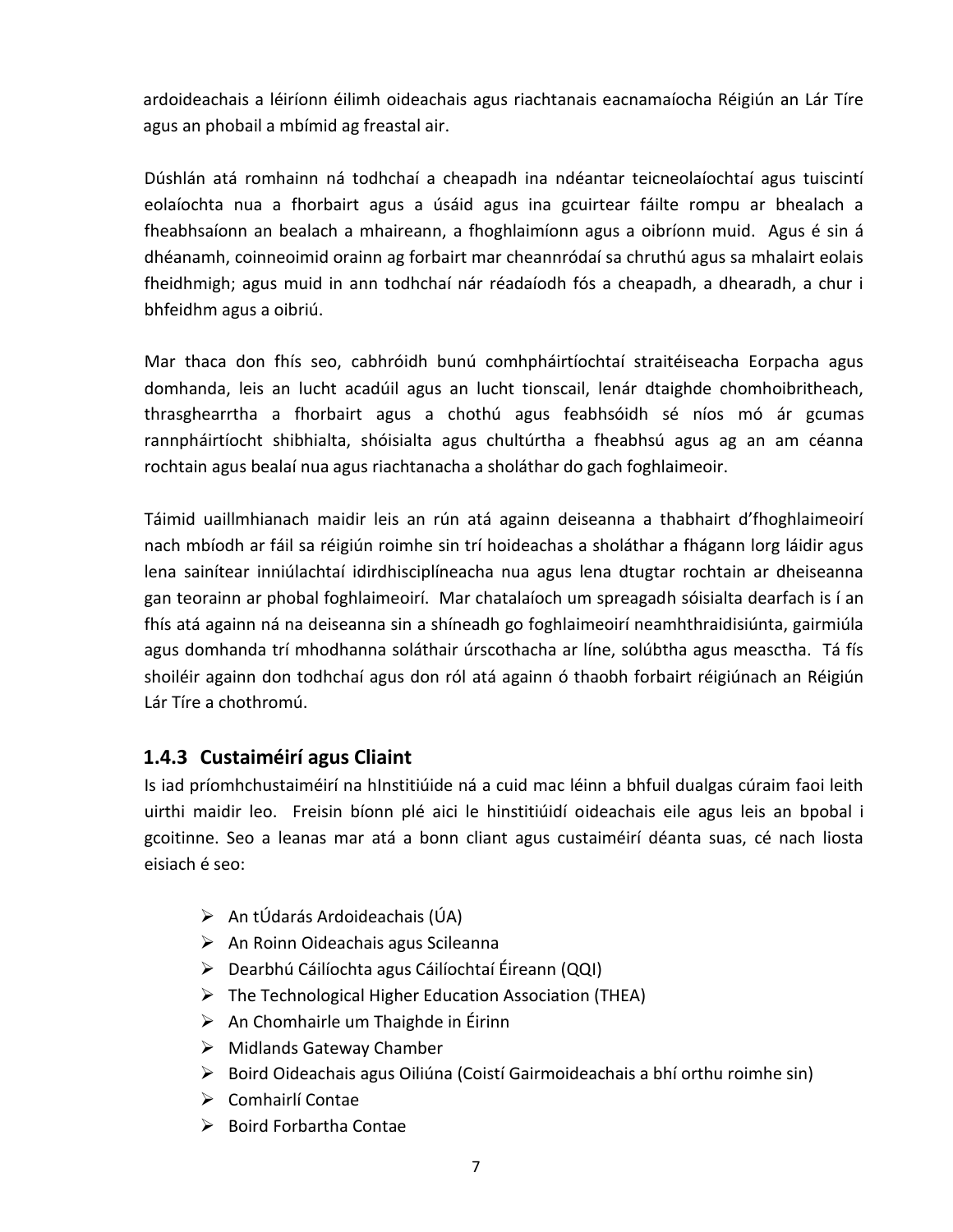- Fiontraíocht Éireann
- ÚFT Éireann
- Institiúid an Chabháin
- Fáilte Éireann
- $\triangleright$  An Chomhairle Ealaíon
- $\triangleright$  Engineers Ireland
- An Chomhairle Mhúinteoireachta
- $\triangleright$  Líonra

# **1.4.4 Príomhfheidhmeanna**

| <b>Réimse Feidhme</b>                              | Roinn                                 |
|----------------------------------------------------|---------------------------------------|
| Oifig an Uachtaráin                                | Oifig Idirnáisiúnta                   |
|                                                    | Margaíocht agus Cumarsáid             |
|                                                    | Acmhainní Daonna                      |
|                                                    | Gnó                                   |
|                                                    | Sláinte, Sábháilteacht & Leas         |
| Leasuachtarán Gnóthaí Acadúla & Clárlann:          | Oifig Cháilíochta                     |
|                                                    | Leabharlann                           |
|                                                    | Riarachán Acadúil & Gnóthaí Mac Léinn |
|                                                    | Ionad Acmhainní Mac Léinn             |
|                                                    | An t-Aonad Foghlama & Teagaisc        |
|                                                    | Seirbhísí Ríomhaire                   |
|                                                    | Staidéar Iarchéime                    |
| Leasuachtarán Gnóthaí Airgeadais & Corparáideacha: | Airgeadas                             |
|                                                    | Eastáit                               |
|                                                    | Teicneolaíocht na Faisnéise           |
|                                                    | An Roinn Spóirt                       |
|                                                    | Comhlíontacht Faisnéise               |
| Leasuachtarán Pleanáil Straitéiseach               |                                       |
| & Feidhmíocht Institiúide                          | <b>Anailís CBF</b>                    |
|                                                    | Comhionannas agus Éagsúlacht          |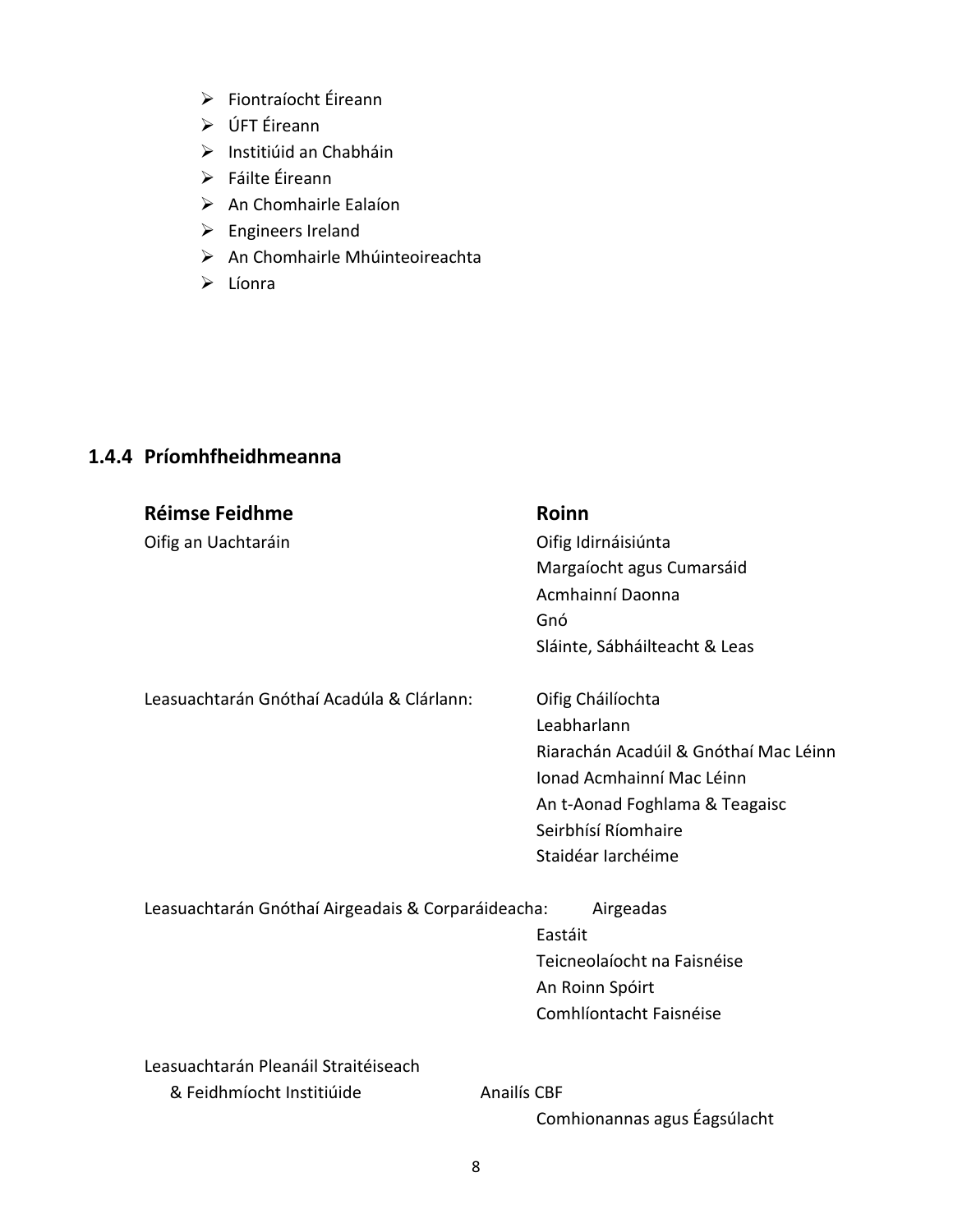| Taighde<br>(ITB)                                                     | An tIonad Lár Tíre Nuálaíochta & Taighde<br>An Institiúid um Thaighde Eolaíochta Bithí<br>An Institiúid um Thaighde Ábhair<br>An Institiúid um Thaighde ar Bhogearraí |
|----------------------------------------------------------------------|-----------------------------------------------------------------------------------------------------------------------------------------------------------------------|
|                                                                      | Bainisteoir Cláir Cistithe                                                                                                                                            |
|                                                                      | An Oifig um Aistriú Teicneolaíochta                                                                                                                                   |
| Dámh an Ghnó & an Fháilteachais                                      | Gnó & Bainistíocht                                                                                                                                                    |
|                                                                      | Cuntasaíocht agus Ríomhaireacht Gnó                                                                                                                                   |
|                                                                      | Aíocht, Turasóireacht & Fóillíocht                                                                                                                                    |
| An Dámh Eolaíochta & Sláinte                                         | Eolaíocht Bheatha agus Fhisiceach                                                                                                                                     |
|                                                                      | Altranas & Eolaíocht Sláinte                                                                                                                                          |
| Eolaíocht                                                            | Spóirt agus Sláinte                                                                                                                                                   |
|                                                                      | Eolaíocht Shóisialta                                                                                                                                                  |
| Dámh na hInnealtóireachta & na Faisnéisíochta<br>Meicniúil & Dearadh | Innealtóireacht Polaiméirí,                                                                                                                                           |
|                                                                      | Innealtóireacht Ríomhaire & Bogearraí                                                                                                                                 |
|                                                                      | Innealtóireacht Shibhialta & Tráid                                                                                                                                    |
| Dámh na Foghlama Leantaí, Gairmiúla                                  | Fadsaoil                                                                                                                                                              |
| Cianfhoghlaim/Foghlaim Ar Líne                                       | Forbairt Gnó                                                                                                                                                          |
|                                                                      | Scileanna Réigiúnacha                                                                                                                                                 |

### **1.4.5 Measúnú ar a Mhéad is atá seirbhísí ar fáil trí Ghaeilge cheana féin**

Is í príomhfheidhm an Achta ná déanamh cinnte go bhfuil teacht níos fearr ar sheirbhísí poiblí trí Ghaeilge agus go bhfuil siad de chaighdeán níos airde. Is í príomhfheidhm AIT ná cláir oideachais ardchaighdeáin a chur ar fáil agus faoi láthair cuirtear na cláir go léir ar fáil trí Bhéarla. I láthair na huaire is trí Bhéarla amháin a chuirtear seirbhísí ar fáil don phobal i gcoitinne, do pháirtithe leasmhara agus ghníomhaireachtaí eile. Foilsítear tuarascálacha bliantúla, cuntais airgeadais agus páipéar oifigiúil sa dá theanga, agus bíonn fógraí béil réamhthaifeadta dátheangach freisin.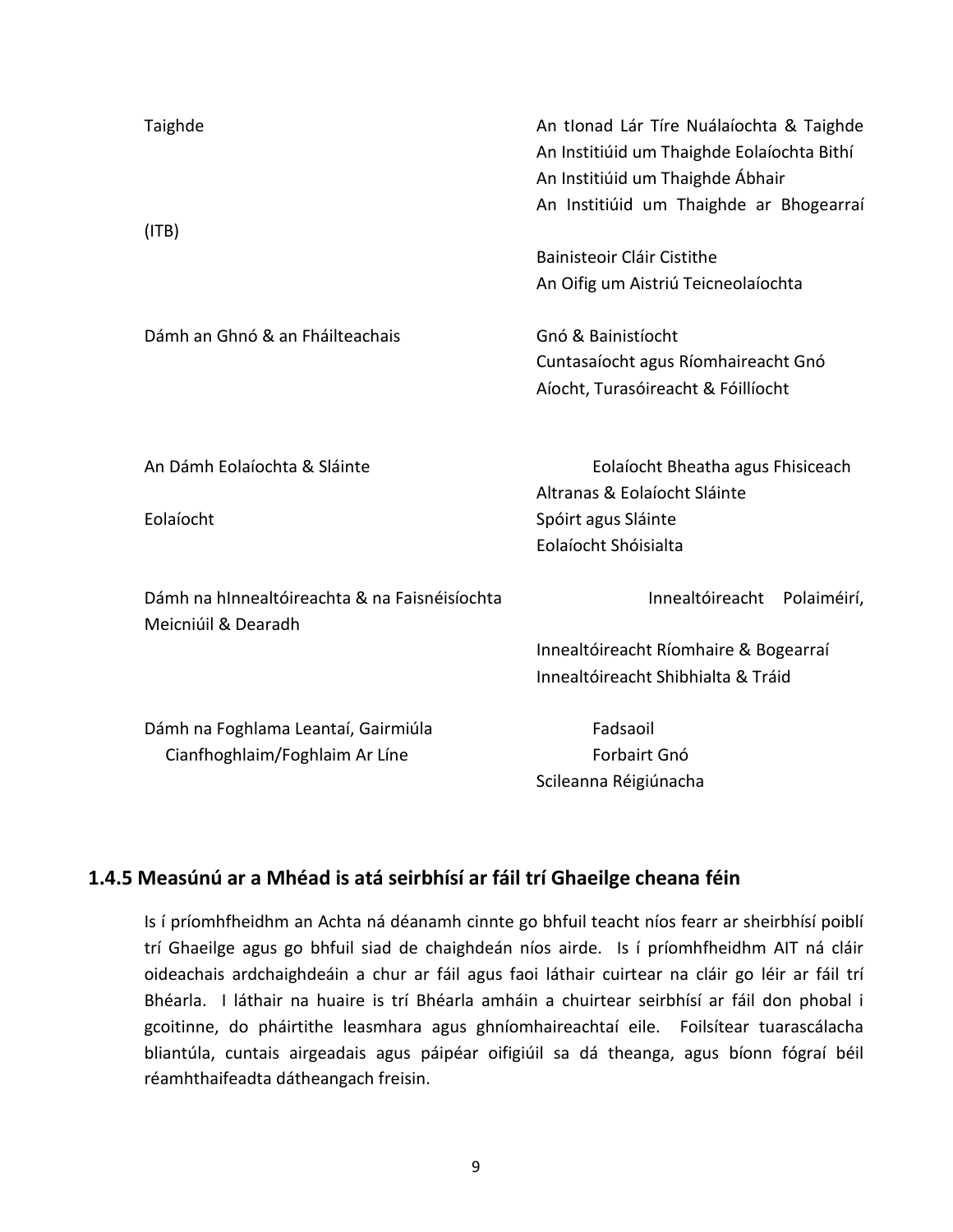### **ACHOIMRE AR SHEIRBHÍSÍ/GHNÍOMHAÍOCHTAÍ DE RÉIR RANNÓIGE**

#### **2.1 Réamhrá**

Sa chaibidil seo leagtar amach an seasamh maidir le soláthar seirbhísí/gníomhaíochtaí ag ranna aonair san Institiúid.

#### **2.2 Oifig an Chláraitheora**

#### **2.2.1 An Leabharlann**

Tá leabharlann Institiúid Teicneolaíochta Bhaile Átha Luain suite ar dhá champas agus príomhfhoirgneamh na leabharlainne suite ar an bpríomhchampas agus an Leabharlann Altranais ar an gCampas Thoir.

Tá Leabharlann AIT ina "Tríú Spás" do mhic léinn, bhaill foirne agus thaighdeoirí. Leis an suíomh sin cuirtear an leabharlann taobh leis an halla léachta agus an teach mar an spás comhoibritheach pobail. Is áit shábháilte neodrach í ina gcuirtear ar chumas mac léinn scileanna smaointeoireachta criticiúla a fhorbairt chomh maith le measúnú eolais. Ag obair i gcomhpháirt lenár gcomhpháirtithe acadúla, cuirimid na hacmhainní clóite agus leictreonacha ar fáil chun cabhrú le mic léinn tascanna a dhéanamh, foghlaim faoina réimsí spéise agus iniúchadh a dhéanamh lasmuigh den liosta léitheoireachta. Tá an leabharlann déanta suas d'fhoireann de ghairmithe eolais a chuireann dea-chleachtas i bhfeidhm um thacaíocht eolais, etc. Tá Taisce AIT ina chuid lárnach de mhonatóireacht agus chur chun cinn an taighde dár ninstitiúid.

#### **2.2.2 Riarachán Acadúil agus Gnóthaí Mac Léinn**

Tá an oifig Riaracháin Acadúil agus Gnóthaí Mac Léinn freagrach as saolré an mhic léinn a láimhseáil agus í ag tosú le hiontráil, clárú, bailiú táillí agus scrúdú agus ag críochnú le bronnadh céimeanna na mac léinn. Tá lucht na hoifige freagrach freisin as socrú clár, cártaí aitheantais a dhéanamh agus feidhmeanna an seomra priontála.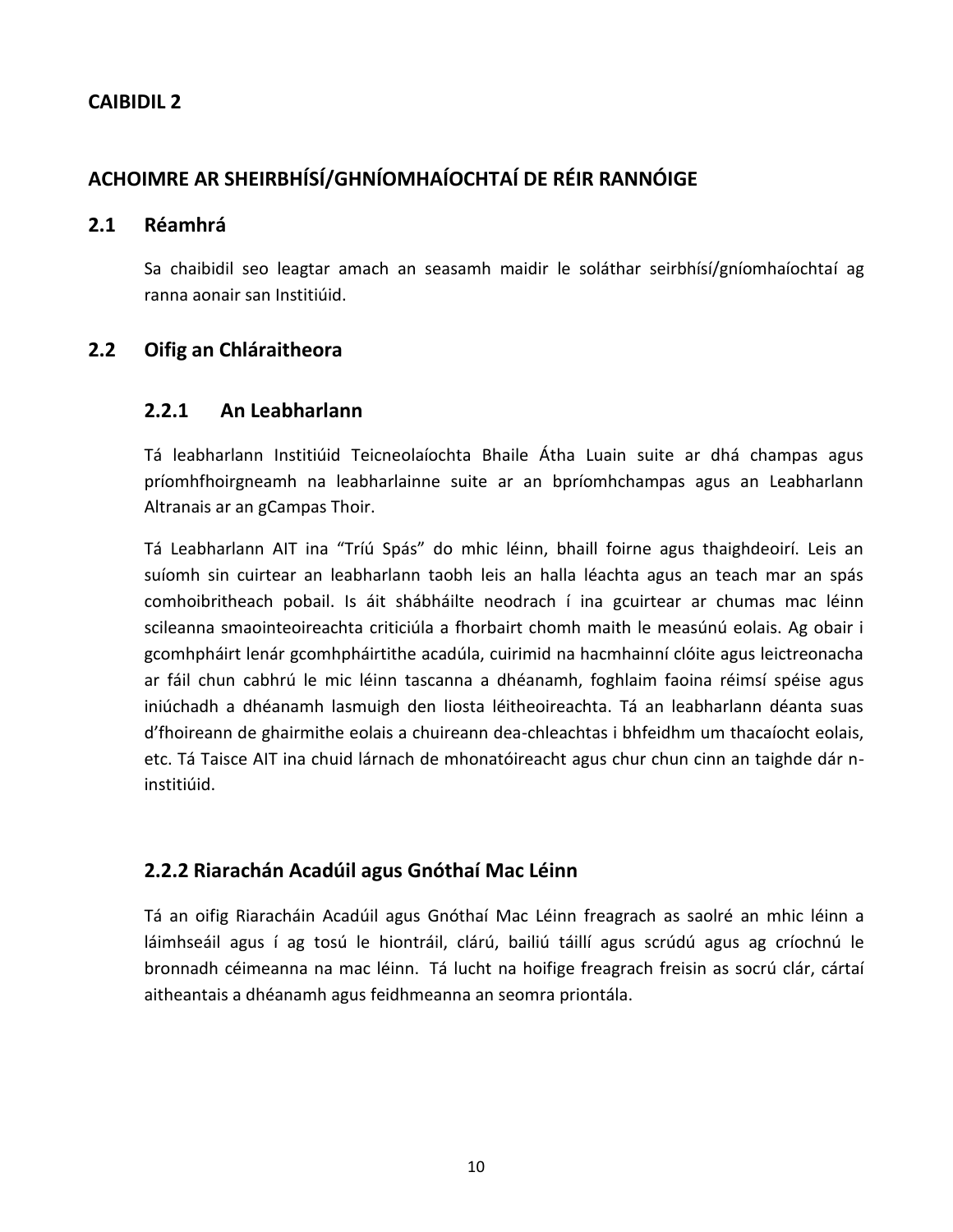#### **2.2.3 Teicneolaíocht na Faisnéise**

Tá an Roinn Seirbhísí Ríomhaire (RSR) freagrach as líonra na hInstitiúide a chothabháil chomh maith le ceangail Idirlín, ríomhphost ball foirne agus mac léinn, córas gutháin, ríomhairí foirne agus mac léinn agus as ceadúnais suímh a bhainistiú le haghaidh réimse bogearraí. Tá CSD freagrach freisin as ceangal córais CFB –Core, Banner agus Agresso.

#### **2.2.4 An tIonad Acmhainní Mac Léinn**

Cuireann AIT raon leathan de sheirbhísí cúnta ar fáil do mhic léinn. Is é an tIonad Acmhainní Mac Léinn an chéad áit a dtugann mic léinn aghaidh uirthi agus iad ag lorg eolais agus cabhrach maidir le haon ghné de shaol an mhic léinn. I measc na seirbhísí a chuirtear ar fáil tá Tacaíocht Airgeadais, Cúram Tréadach, Comhairle agus Oiliúint Gairme, Comhairleacht, Seirbhís Míchumais agus Tacaíochta Foghlama, Oifig Rochtana, Ionad Sláinte, Cur chun cinn na Sláinte, Seirbhísí Teagascóra agus an tIonad Scríbhneoireachta Acadúla

#### **Taithí Céad Bliana**

Ritheann an t-Ionad Acmhainní Mac Léinn clár imeachtaí agus tacú ar feadh seacht seachtaine le haghaidh mac léinn nua; tosaíonn clár 'AIT Connect' le hIonduchtú Mac Léinn nua agus tá sé dírithe ar riachtanais mac léinn agus iad ag aistriú go tríú leibhéal. Leantar ar aghaidh leis na tacaí le linn a gcuid ama in AIT agus tá siad ag croílár na leibhéil arda sásaimh i measc mac léinn AIT mar a thuairiscítear san ISSE agus dámhachtainí mar Institiúid na Bliana ag an Sunday Times.

#### **2.2.5 An tAonad Foghlama agus Teagaisc**

Tá an t-Aonad tiomnaithe do thacú le foghlaim agus teagasc in AIT agus iad a chur chun cinn. Oibríonn an t-aonad ar bhealach comhoibritheach chun cultúr a fhorbairt:

- Atá measúil ar dhifríochtaí aonair idir foghlaimeoirí agus a thacaíonn leo.
- A spreagann timpeallachtaí foghlama a fhorbairt atá dírithe ar mhic léinn áit ar féidir le mic léinn foghlaim agus éacht a dhéanamh.
- A leagann luach ar an teagasc agus a thugann luach saothair as.
- A thacaíonn le baill foirne agus iad i mbun taighde oideachais.
- A chabhraíonn le dea-chleachtas a scaipeadh san ardoideachas.
- A spreagann cur i bhfeidhm tionscnamh/nuálaíochtaí oideolaíochta.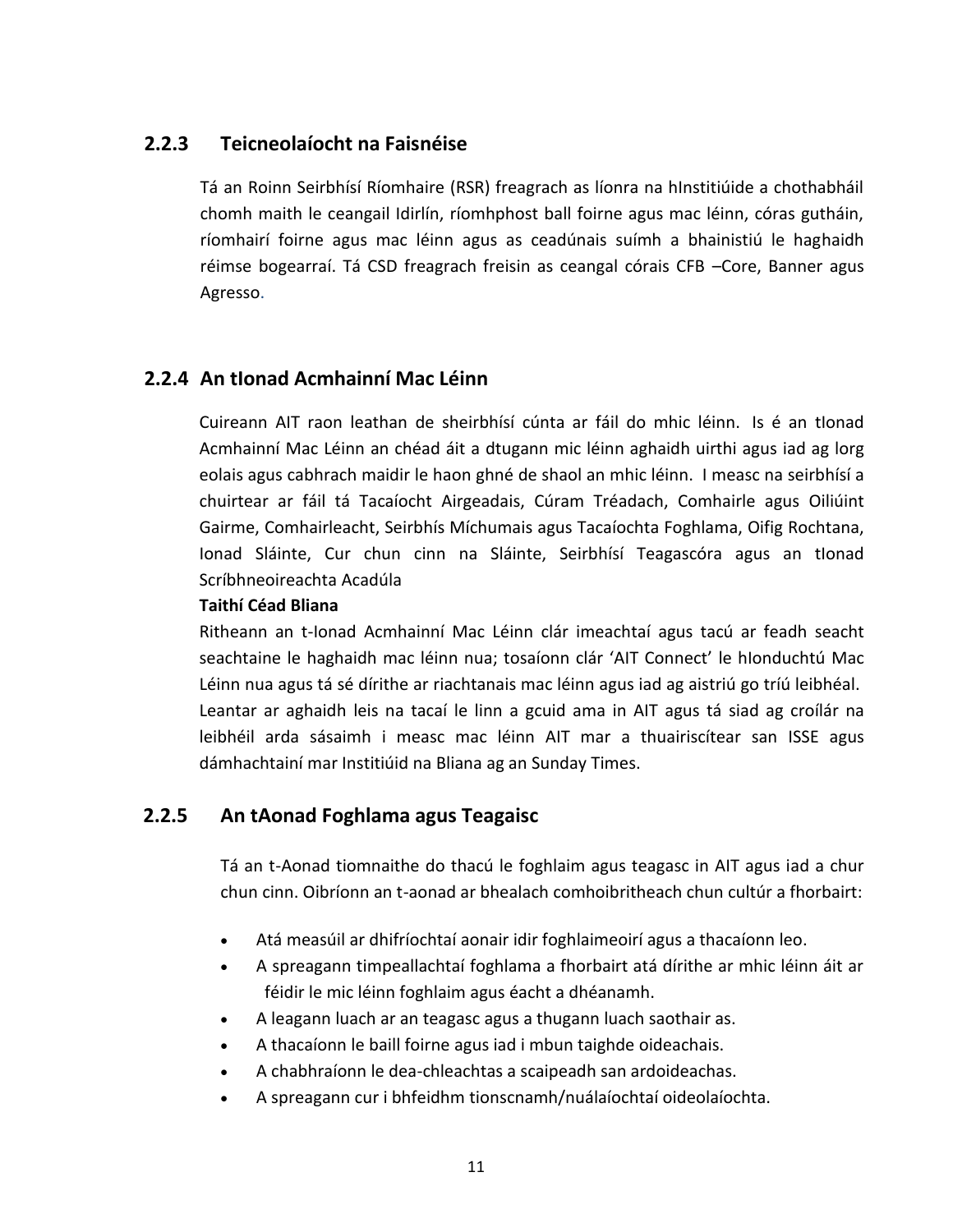A chuireann chun cinn agus a thacaíonn leis na cuspóirí agus na bearta atá leagtha amach i bPlean Straitéiseach na hInstitiúide, a bhaineann le feabhas agus nuálaíocht san Fhoghlaim agus sa Teagasc.

#### **2.2.6 An Roinn Spóirt**

Is í an Roinn Spóirt an fheidhm chomhordaithe d'fhoirne agus ghníomhaíochtaí iomaí na hinstitiúide. Déantar freastal ar raon spórt ar leibhéal scoth-lúthchleasaí agus caithimh aimsire agus dírítear ar chothrom inscne agus na gníomhaíochtaí sin á soláthar. Téann ár bhfoirne san iomaíocht i gcomórtais tríú leibhéal a eagraíonn comhlachtaí rialaithe náisiúnta na spórt sin agus i gcomórtais a eagraíonn Student Sport Ireland, an comhlacht rialaithe do spórt tríú leibhéal ar oileán na hÉireann. Oibríonn AIT Sports Co Ltd., i gcomhar le roinn an spóirt, raonta lúthchleasaíochta amuigh agus faoi dhíon atá faofa ag IAAF, páirc shacair shaora lánmhéide atá faofa ag FIFA, faiche CLG lánmhéide, agus faiche traenála féir taobh leo. Inár n-ionad spóirt ilchuspóra tá cúirt cispheile, ceithre chúirt badmantain, dhá chúirt eitpheile, futsal (sacar faoi dhíon) agus svuít aclaíochta den chéad scoth. Tá rian trastíre timpeall áiseanna an champais lasmuigh. Tá glasbhealach gleoite, 'Seanslí Iarnróid', a úsáideann coisithe, riteoirí agus rothaithe, níos lú ná 1km ón gcampas agus síneann an chonair soir ar feadh 40km. Déanann an roinn spóirt bainistíocht ar scéim scoláireachtaí spóirt AIT, a thugann luach saothair as feabhas san fheidhmíocht agus a thacaíonn leis. Oibrítear an Scoláireacht ar dhá leibhéal. Is fiú Scoláireacht Óir suas le €1,000 ó thaobh tacaí lena n-áirítear ár gcuid áiseanna spóirt a úsáid, teiripe fhisiceach, traenáil phearsanta nirt & cleachta, measúnuithe scagtha feidhmiúla, taispeántais chócaireachta, tacaíocht acadúil, comhairle ar chothú, bainistíocht stíle maireachtála agus síceolaíocht spóirt. Cuimsíonn scoláireacht ar leibhéal Acadaimh go leor do na tacaí atá liostaithe thuas dóibh siúd ar mian leo bheith ar leibhéal Óir. Tugann gach traenálaí institiúide tuairisc dá n-oifigeach forbartha ábhartha agus/nó don Bhainisteoir Spóirt & Caithimh Aimsire nó don Oifigeach Spóirt Cúnta. Tacaíonn Oifigigh Fhorbartha leis na tacaí seo a leanas: Cluichí Gaelacha, Camógaíocht, Sacar, Rugbaí agus Lúthchleasaíocht.

#### **2.3 An Oifig Airgeadais/AD**

Tá an Oifig Airgeadais freagrach as an soláthar agus an íocaíocht go léir agus dá bharr sin fógraíonn lucht na hoifige conarthaí, déanann siad cáipéisí tairisceana, íocann siad sonraisc, tuarastail agus ullmhaíonn siad na cuntais bhliantúla.

Tá an Roinn Acmhainní Daonna freagrach as folúntais foirne a fhógairt, as tuairiscí poist agus sonraíochtaí pearsan a dhéanamh agus as agallaimh a shocrú. Tá lucht na Roinne freagrach freisin as leas agus smacht foirne. Tacaíonn an Coiste Forbartha Gairmiúla le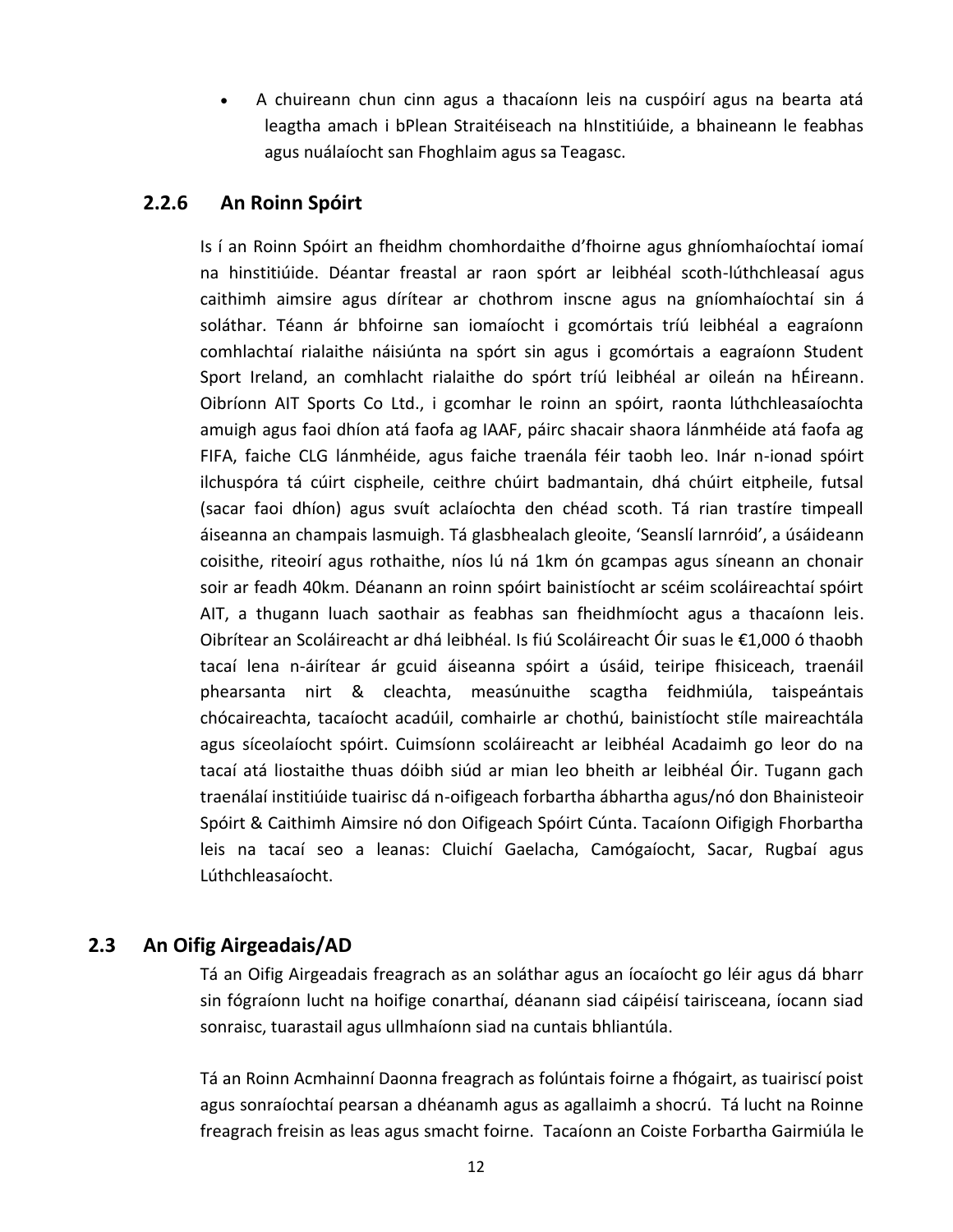cuspóir na hInstitiúide: is é sin ná déanamh cinnte go bhfuil an deis ag baill foirne oiliúint agus breisoiliúint a dhéanamh de réir mar is gá chun spriocanna ar leith a chomhlíonadh. Is féidir leis an Roinn AD an rogha a thabhairt duillíní pá a fháil i nGaeilge dá n-iarrfadh ball foirne sin.

#### **2.4 Dámha**

Is iad na Dámha a thugann faoi ghníomhaíocht lárnach na hInstitiúide. Cuirtear cláir ar fáil i raon leathan disciplíní faoi choimirce na gceithre Dámh: Gnó agus Fáilteachas, Innealtóireacht agus Faisnéisíocht, Eolaíocht agus Sláinte, Foghlaim Leantach, Ghairmiúil, Ar Líne & Cianfhoghlaim. Déantar gach clár staidéir a sholáthar agus a mheasúnú trí Bhéarla agus níl aon fhianaise ann a thugann le fios go bhfuil éileamh ar sholáthar aon ábhar cúrsa trí Ghaeilge.

#### **2.5 An Oifig Taighde, Nuála agus Fiontraíochta**

Tá trí hinstitiúid um thaighde straitéiseach ag AIT in Ábhair (MRI), sna hEolaíochtaí Bitheacha (BRI) agus i mBogearraí (SRI) a bhfuil a gcuid cur chuige taighde ar aon dul le tosaíochtaí lárnacha réigiúnacha agus taighde. Le bunú Cláir Tairseach Teicneolaíochta arna gcistiú ag Fiontraíocht Éireann - An tIonaid Tairsí um Theicneolaíocht Polaiméirí Fheidhmeach (APT Éireann) agus COMAND (Dearadh agus Seachadadh Feidhmeanna Meáin) - treisítear an tacaíocht do chomhair straitéiseacha tionscail sna réimsí Polaiméirí agus TFC.

Soláthraíonn an t-Ionad Lár Tíre Nuálaíochta agus Taighde in Institiúid Teicneolaíochta Bhaile Átha Luain - agus é ag obair i gcomhpháirt le Fiontraíocht Éireann - tacaíocht gorlainne agus gnó do ghnóthais nua agus nuálacha, soláthraíonn sé an clár 'New Frontiers' um forbairt fiontraithe i gcomhar le hOllscoil Mhaigh Nuad, agus cuireann sé acmhainní agus saineolas AIT ar fáil chun tacú le cuideachtaí agus fiontair cliaint sa réigiún.

#### **2.6 Roinn na Margaíochta agus na Cumarsáide**

Pléann Roinn na Margaíochta agus na Cumarsáide in AIT le páirtithe leasmhara éagsúla trí mheáin éagsúla, lena n-áirítear i bprionta, craoladh, ar líne agus na meáin sóisialta, agus úsáideann sí an tsamhail PESO (meáin íoctha, tuillte, roinnte agus faoi úinéireacht/paid, earned and shared media) In éineacht lena géag deartha agus earcaíochta mac léinn, leagtar cúram ar an roinn as cabhrú leis an institiúid suntasacht branda a bhaint amach ar fud na tíre agus an domhain agus é mar chuspóir líon na mac léinn a mhéadú agus daoine cumasacha a tharraingt agus a choimeád – agus déanamh cinnte sa deireadh go mbeidh réigiún an Lár Tíre rathúil i gcónaí.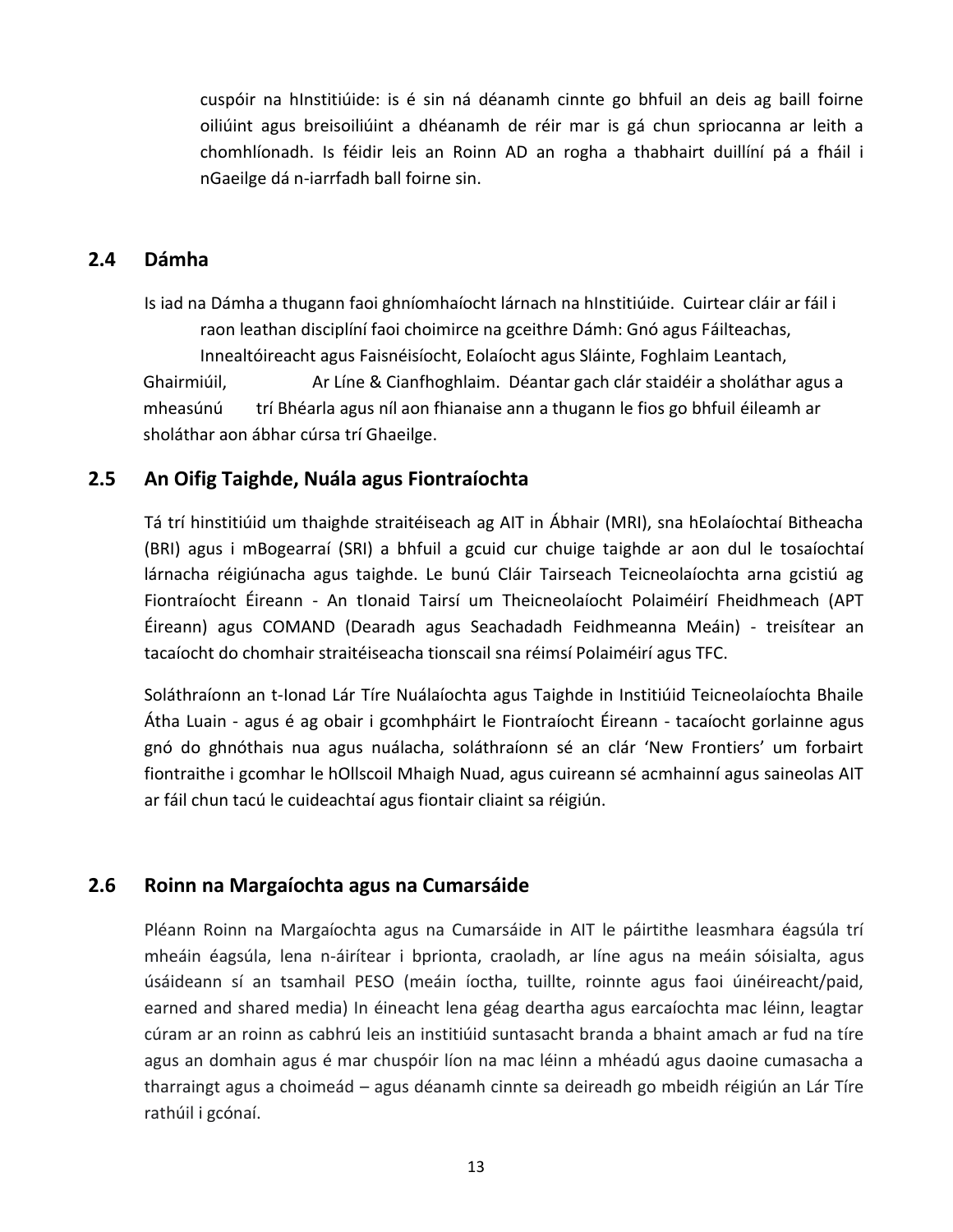# **FEABHSÚ SEIRBHISÍ ATÁ LE CUR AR FÁIL GO DÁTHEANGACH**

#### **3.0 Réamhrá**

Sa chaibidil seo leagtar amach an seasamh maidir le feabhas a chur ar sholáthar seirbhísí Gaeilge ag ranna aonair san Institiúid. Glacann AIT leis gur cheart soláthar seirbhíse i nGaeilge a thabhairt isteach de réir a chéile. Ní mheasann AIT, áfach go mbeidh éileamh ar sholáthar cúrsaí i nGaeilge agus tuigeann go bhfuil institiúidí tríú leibhéal eile, a bhfuil cuid acu lonnaithe i gceantair Ghaeltachta, ag teacht le chéile chun cur chuige comhaontaithe a ghlacadh i dtreo an tsoláthair sin. Tacaíonn AIT leis an gcomhiarracht sin, ach ní shamhlaíonn sé go mbeidh ról aige sa soláthar sin le linn shaolré na scéime.

#### **3.1 Bealaí Cumarsáide leis an bPobal**

Déanann an Institiúid cumarsáid tríd na meáin seo a leanas go príomha agus faoi láthair is trí Bhéarla a dhéantar í.

- Réamheolaire
- Foirmeacha iarratais/Bróisiúir/Bileoga eolais
- Foilseacháin ilghnéitheacha
- Láithreán Gréasáin
- Ríomhphost
- **•** Litir
- Cumarsáid Bhéil
- Caidreamh poiblí.

Eisceacht air sin ná úsáid cártaí cuiridh dátheangacha le haghaidh gach ócáide oifigiúla de chuid na hInstitiúide. Tá na gealltanais seo a leanas á ndéanamh i dtaobh an scéim teanga seo.

#### **3.1.1 Réamheolaire**

Ní dhéanann AIT an réamheolaire go léir go dátheangach, agus níl sé beartaithe againn déanamh amhlaidh le linn shaolré na scéime seo. Déantar ceannteidil ailt agus teideal cláir sa réamheolaire go dátheangach, áfach. Leanfar ar aghaidh ag soláthar ábhair atá dírithe ach go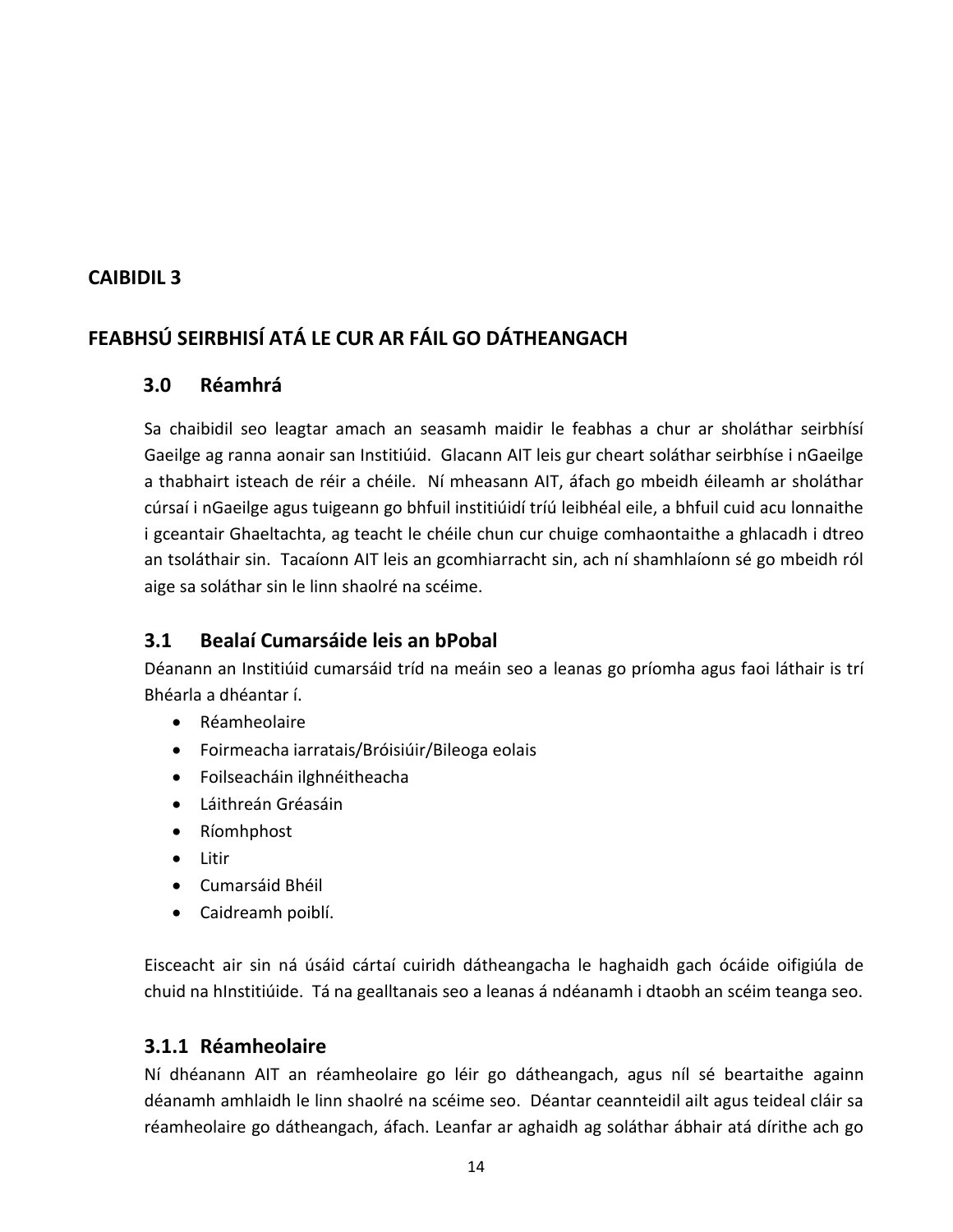háirithe ar an margadh idirnáisiúnta sa teanga is cuí don mhargadh. Tá gach iarratas díreach le haghaidh mac léinn fochéime agus iarchéime ar fáil ar líne anois agus iad nasctha go díreach leis an gcóras Banner. Ní dhearnadh aon fhoirmeacha iarratais a athchló agus anois go bhfuil na hiarratais go léir ar líne, níl aon phleananna eile déanta maidir le hathchló.

Foilseofar bróisiúir agus bileoga eolais i mBéarla amháin. Beidh tuarascálacha comhairleoirí agus tuarascálacha teicniúla foilsithe sa teanga ar cuireadh i láthair i dtosach iad.

#### **3.1.2 Foilseacháin Ilghnéitheacha**

Foilsítear an leabhrán bronnta céimeanna in am don searmanas bronnta céimeanna, agus is é a bhíonn ann go príomha ná liosta de na mic léinn agus a ndámhachtainí. Déantar na codanna seo a leanas go dátheangach:

- Leathanaigh tosaigh
- Teideal cúrsaí agus clár

#### **3.1.3 Láithreán Gréasáin**

Tá sé de chumas ag an gcóras bainistíochta ábhair a thacaíonn le láithreán gréasáin AIT faisnéis a thaispeáint go dátheangach. Tá láithreán gréasáin na hInstitiúide á athbhreithniú agus á nuashonrú faoi láthair. Beidh ábhar ceannteidil an láithreáin ghréasáin ar fáil i mBéarla agus i nGaeilge araon. Leanfar ar aghaidh ag soláthar ábhair atá dírithe ach go háirithe ar an margadh idirnáisiúnta sa teanga is cuí don mhargadh.

Beidh Scéim 2020 - 2023 Institiúid Teicneolaíochta Bhaile Átha Luain, chomh maith le Treoirleabhar Acht na dTeangacha Oifigiúla 2001 ar fáil ar ár láithreán gréasáin faoin nasc seo a leanas, nuair a bheidh siad faofa.

**<https://www.ait.ie/contact/staff/official-languages-act/>**

#### **3.1.4 Ríomhphost**

Taispeántar an séantóir ríomhphoist i nGaeilge agus i mBéarla araon

#### **3.1.5 Comhfhreagras Ginearálta**

Tabharfaidh an institiúid freagra sa teanga chéanna nuair a dhéanann duine cumarsáid i scríobh trí mheán na Gaeilge.

#### **3.1.6 Fógraí Béil**

Tá fógraí béil réamhthaifeadta dátheangach.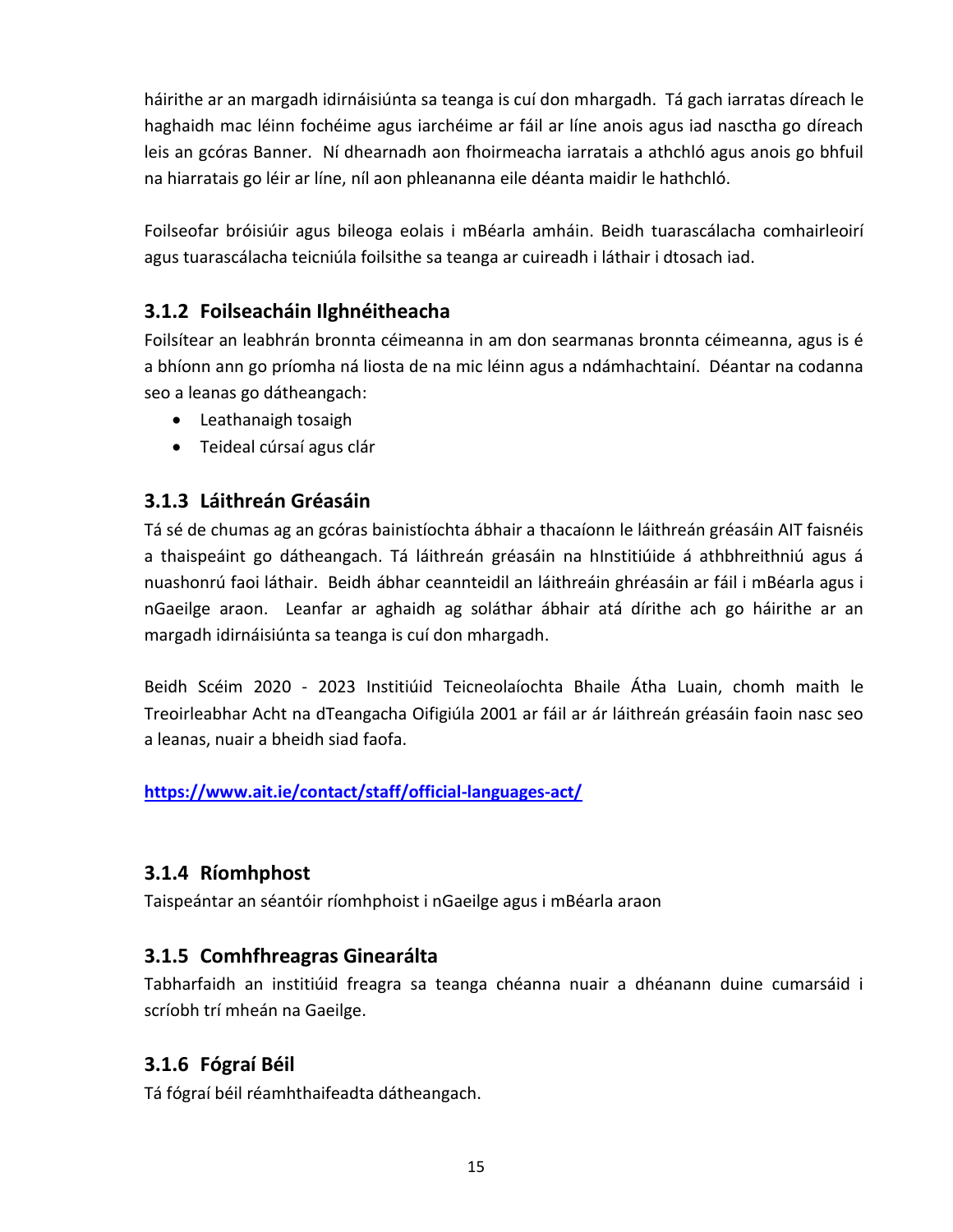# **3.1.7 Oibriú an Deasc Fáiltithe**

Tá na roghanna Gaeilge curtha i bhfeidhm ar bheannacht ár bpríomhghutháin ag an deasc fáiltithe. Cuirtear baill foirne ag an deasc fáiltithe ar a n-eolas faoi urlabhraí ainmnithe i gcás go gcuirfí ceist orthu sa Ghaeilge agus ionas go mbeidís in ann baill den phobal a chur i dteagmháil gan mhoill leis an oifigeach atá freagrach. Mura mbeadh an t-oifigeach ar fáil, tháirgfí na roghanna seo a leanas:

- $\triangleright$  Glaoch ar ais nuair a bheadh cainteoir Gaeilge ar fáil
- $\triangleright$  Gnó a dhéanamh trí sheirbhís aistriúcháin a chur ar fáil ag ball foirne eile
- $\triangleright$  Leanúint ar aghaidh ag déanamh gnó i mBéarla

Tabharfar liosta suas le dáta de bhaill foirne ar féidir leo seirbhís a thabhairt trí Ghaeilge, do bhaill foirne an deasc fáiltithe.

#### **3.1.8 Caidreamh poiblí**

Eiseofar gach preaseisiúint a bhaineann le cúrsaí Gaeilge i nGaeilge ag an am céanna nó go dátheangach. Úsáidfear na leaganacha oifigiúla de logainmneacha Gaeltachta le haghaidh cuspóirí oifigiúla. Cuirfimid ball foirne ar fáil chun plé leis na meáin Ghaeilge agus beidh urlabhraí Gaeilge ar fáil le haghaidh agallamh leis na meáin Ghaeilge.

Méadóidh AIT ó 7% go 9% foilsiú preaseisiúintí na hInstitiúide sa dá theanga.

#### **3.2 Seirbhísí Tacaíochta**

Níl go leor ball foirne san Institiúid atá líofa sa Ghaeilge agus meastar nach nglacfaidh go leor ball foirne páirt ar bhonn deonach. Le linn na scéime beidh sé riachtanach seirbhísí aistriúcháin le haghaidh cáipéisí substainteacha, tuarascálacha bliantúla, etc. a ligean amach ar conradh. Ó thaobh fáil aon chumarsáide ag an Institiúid ó lá go chéile, tá ball foirne aitheanta againn a dheonaigh cúnamh a thabhairt mar aistritheoir. Tugadh sonraí teagmhála an bhall foirne sin d'fháilteoir na hInstitiúide agus do gach Roinn ábhartha.

#### **3.3 Earcaíocht**

Coimeádfaidh AIT i gcuimhne a cuid oibleagáidí faoin Acht agus baill foirne á n-earcú. Cuirfear comhairle ar gach earcaí nua maidir le deiseanna forbartha chun a gcumas sa Ghaeilge a fheabhsú, de réir mar a thagann na deiseanna sin chun cinn.

#### **3.4 Oiliúint agus Forbairt**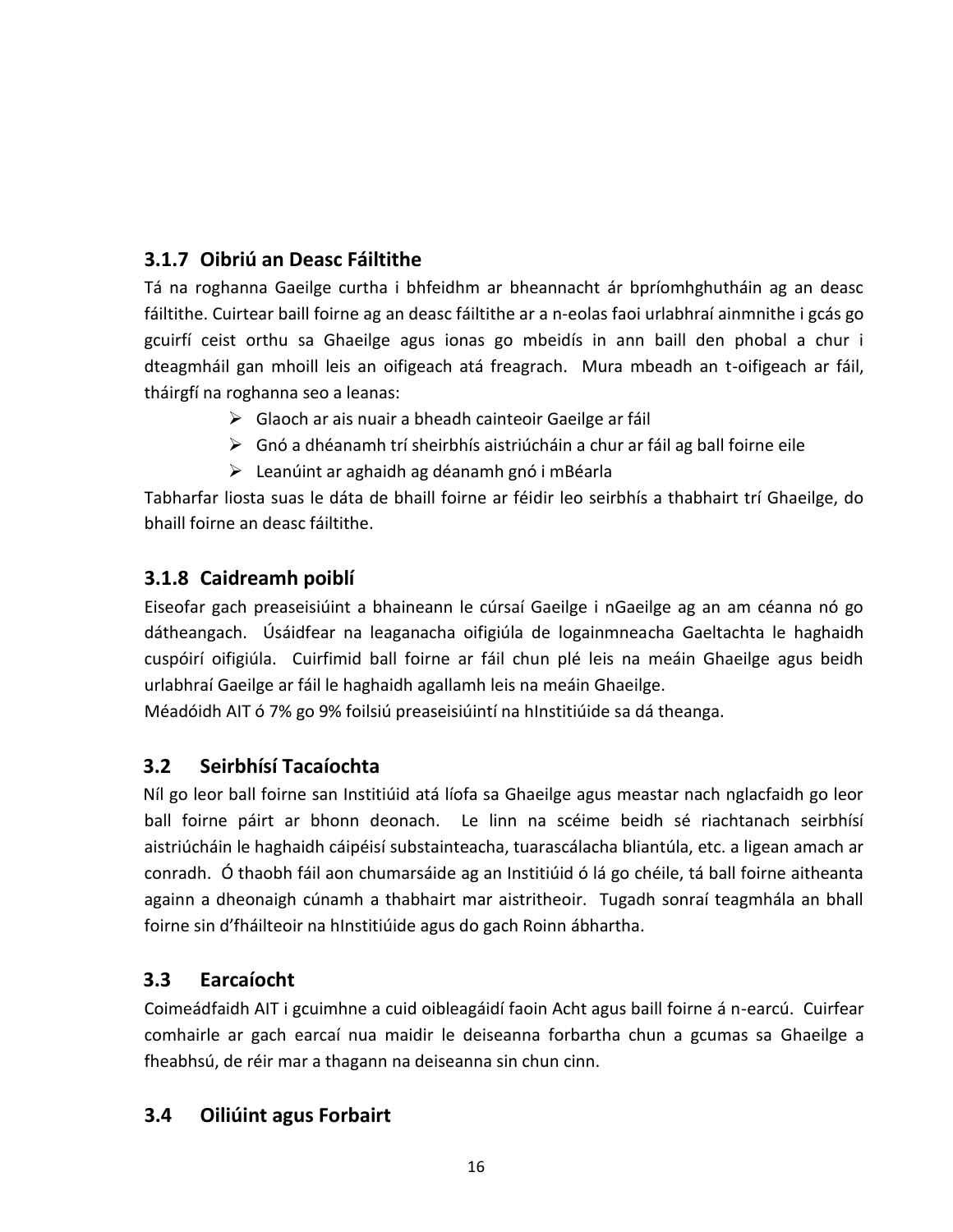Tá gealltanas leantach ag an Institiúid chun oiliúint chuí a chur ar fáil agus tacaíonn sí le forbairt na mball foirne go léir. Faoi réir éilimh agus soláthar an bhuiséid cuirfidh an Institiúid oiliúint sa Ghaeilge ar fáil d'fhoireann an deasc fáiltithe. Cuirfear baill foirne ar an eolas faoi acmhainní teanga ar nós [www.tearma.ie](http://www.tearma.ie/) ; [www.focloir.ie](http://www.focloir.ie/) ; [www.teanglann.ie;](http://www.teanglann.ie/) [www.abair.ie](http://www.abair.ie/)chomh maith le WinGléacht, an leagan leictreonach d'fhoclóir Gaeilge-Béarla Uí Dhónaill..

Déanfaidh an Coiste Forbartha Gairmiúla measúnú ar aon chúrsaí Gaeilge agus cuirfidh siad chun cinn a n-oiriúnacht i measc ball foirne maidir le héirí inniúil sa Ghaeilge scríofa agus labhartha. Faoi réir éilimh, tá sé beartaithe ag AIT leanúint ar aghaidh leis na céimeanna seo a leanas a ghlacadh le linn na scéime chun leibhéal Gaeilge na mball foirne in AIT a mhéadú ar na bealaí seo a leanas:

- Treoir a thabhairt do bhaill foirne aonair ar mian leo fógraí glórphoist dátheangacha a fhágáil ar a gcuid fón pearsanta.
- Fógraí dátheangacha a chur ar fáil ar theachtaireachtaí i ndiaidh na ngnáthuaireanta oibre

#### **CAIBIDIL 4**

#### **MONATÓIREACHT AGUS ATHBHREITHNIÚ**

Coimeádfaidh Foireann Bhainistíochta Feidhmí (FBF) na hInstitiúide feidhmiú éifeachtach na scéime faoi athbhreithniú. Is iad na Cinn Roinn/Cinn Feidhme go príomha a chomhlíonfaidh feidhm na monatóireachta laethúla, agus beidh siad siúd freagrach as cur i bhfeidhm na scéime ina gcuid réimsí féin.

Déanfar monatóireacht ar bhaint amach spriocanna sonraithe mar seo a leanas:

 Coimeádfar taifead ar gach litir, glao fóin, iarratas, etc. a bhfaighfear i nGaeilge chun go mbeifear in ann monatóireacht a dhéanamh ar éileamh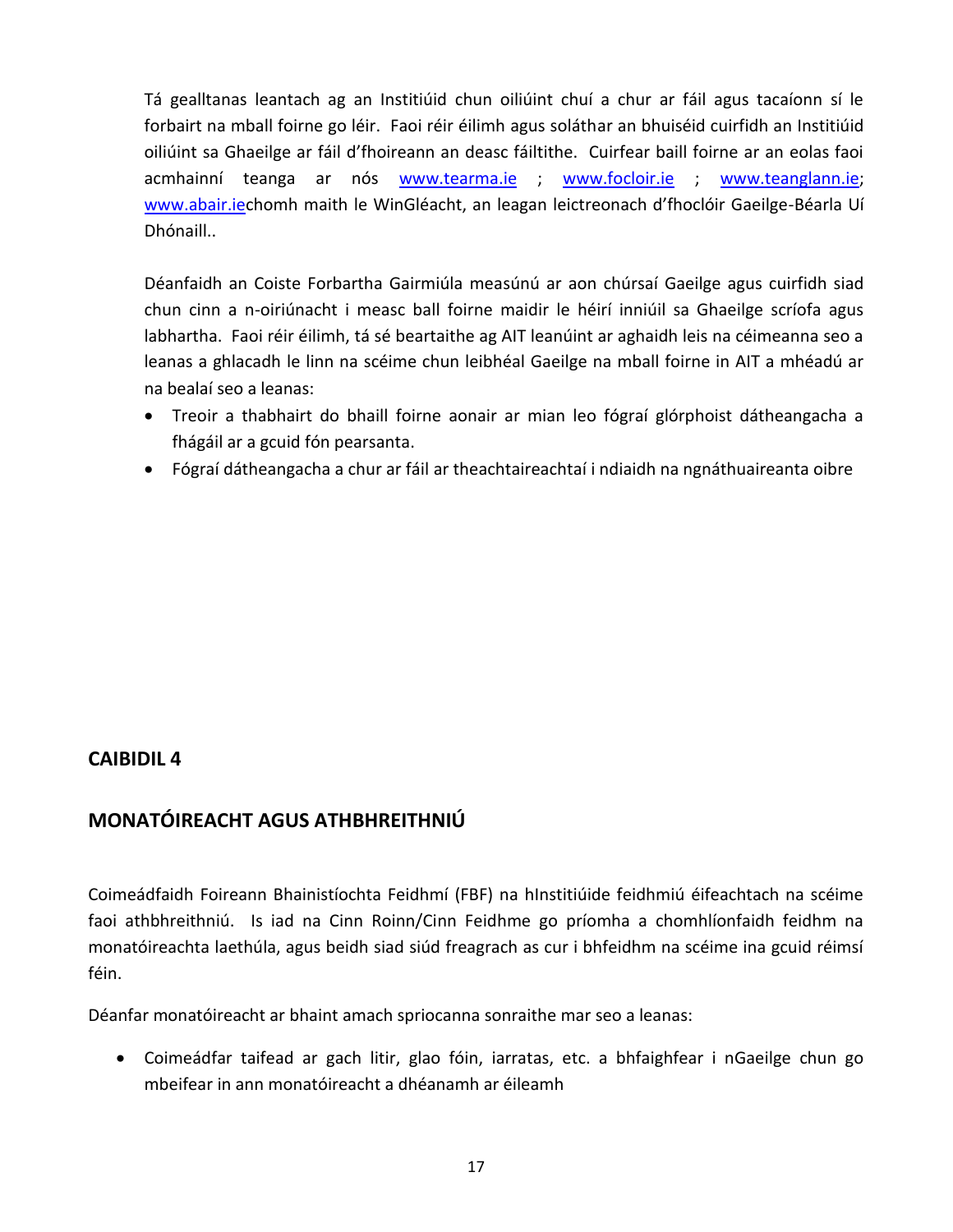- Déanfar taifead ar leibhéal an chaiteachais ar aistriú chomhfhreagras litreacha, preas-eisiúintí, an láithreán gréasáin, foilseacháin etc.
- Déanfar taifead ar leibhéal an chaiteachais ar oiliúint trí Ghaeilge
- Déanfar taifead ar leibhéal an chaiteachais ar fhógraíocht dhátheangach.